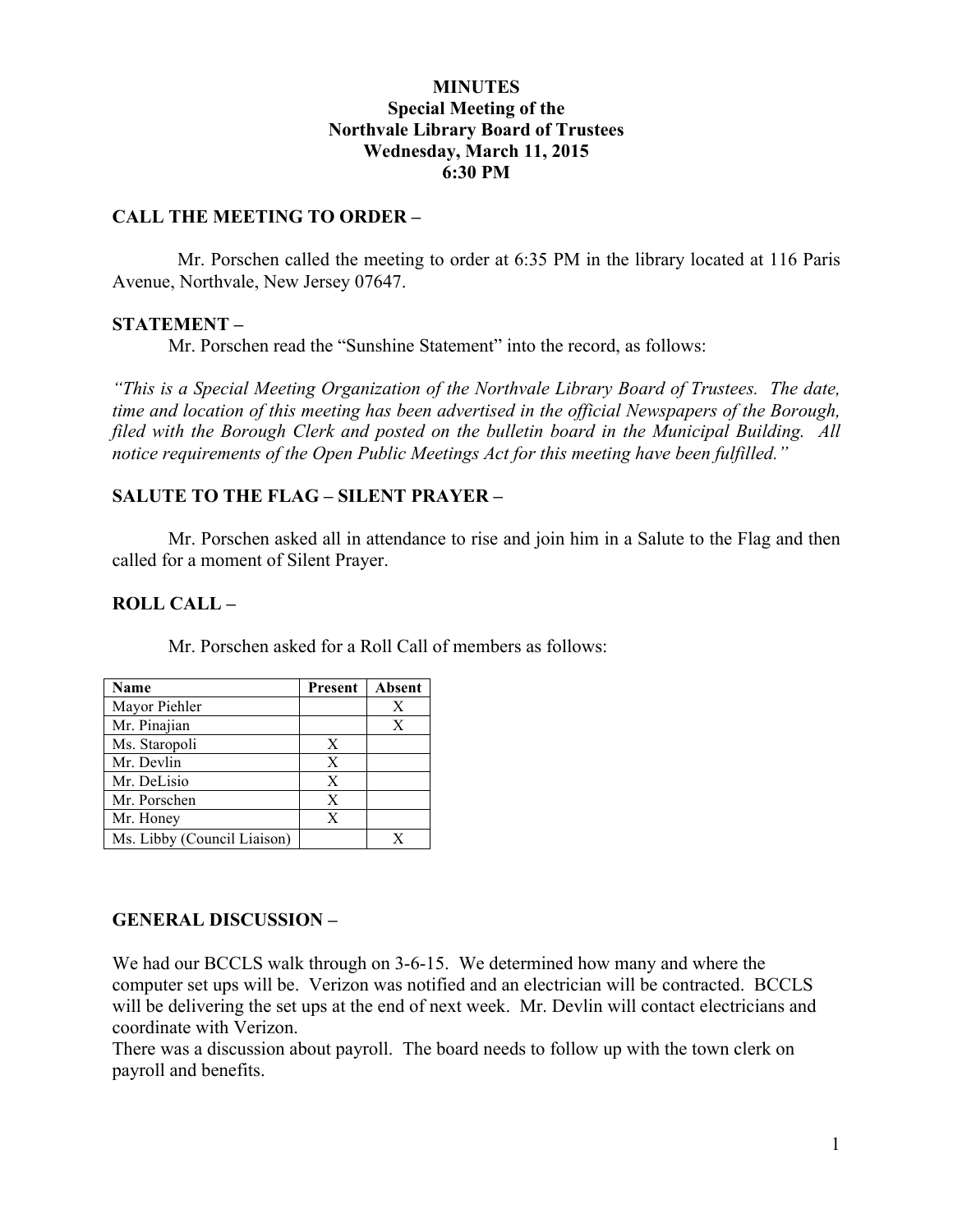There was a discussion on budget and staffing. Ms. Staropoli recommends hiring a full time librarian to support the director. Mr. DeLisio recommends holding off and maybe just hire part timers.

The Ad had already been placed on the BCCLS website for a full time youth services position, part time library assistants, and a book keeper. Interviews will begin next week on additional staff.

Debbie Pirsos will come to the March  $25<sup>th</sup>$  regular meeting to discuss the library website.

# **APPOINTMENTS & PERSONNEL CHANGES –**

Approve the appointment of Carolyn Blowers as a consultant (\$40.00 per hour) in an amount not to exceed \$11,000.00.

| Name          | <b>ACTION</b> | YES | NO | <b>ABSENT</b> | <b>ABSTAIN</b> |
|---------------|---------------|-----|----|---------------|----------------|
| Mayor Piehler |               |     |    | Х             |                |
| Mr. Pinajian  |               |     |    | Х             |                |
| Ms. Staropoli |               | X   |    |               |                |
| Mr. Devlin    | <b>SECOND</b> | X   |    |               |                |
| Mr. DeLisio   | <b>MOTION</b> | X   |    |               |                |
| Mr. Porschen  |               | Х   |    |               |                |
| Mr. Honey     |               | X   |    |               |                |

Approve the appointment of Michele Albanese as a part time library assistant at \$14.00 per hour up to 15 hours per week.

| Name          | <b>ACTION</b> | YES | NO | <b>ABSENT</b> | <b>ABSTAIN</b> |
|---------------|---------------|-----|----|---------------|----------------|
| Mayor Piehler |               |     |    | Х             |                |
| Mr. Pinajian  |               |     |    | Х             |                |
| Ms. Staropoli |               | X   |    |               |                |
| Mr. Devlin    |               | Х   |    |               |                |
| Mr. DeLisio   | <b>MOTION</b> | X   |    |               |                |
| Mr. Porschen  |               | Х   |    |               |                |
| Mr. Honey     | <b>SECOND</b> | X   |    |               |                |

#### **NEW BUSINESS –**

Approve the closing of the library on March  $16<sup>th</sup>$  for an estimated three weeks to set up, organize and scan books in anticipation of going live on BCCLS and for a Grand Opening.

| Name          | <b>ACTION</b> | YES | N <sub>O</sub> | <b>ABSENT</b> | <b>ABSTAIN</b> |
|---------------|---------------|-----|----------------|---------------|----------------|
| Mayor Piehler |               |     |                | Χ             |                |
| Mr. Pinajian  |               |     |                | X             |                |
| Ms. Staropoli | <b>SECOND</b> | X   |                |               |                |
| Mr. Devlin    |               | X   |                |               |                |
| Mr. DeLisio   | <b>MOTION</b> | X   |                |               |                |
| Mr. Porschen  |               | X   |                |               |                |
| Mr. Honey     |               | X   |                |               |                |

# **OLD BUSINESS –**

# **HEARING OF THE PUBLIC –**

Mr. Porschen opened the meeting to the public at 6:58 P.M.